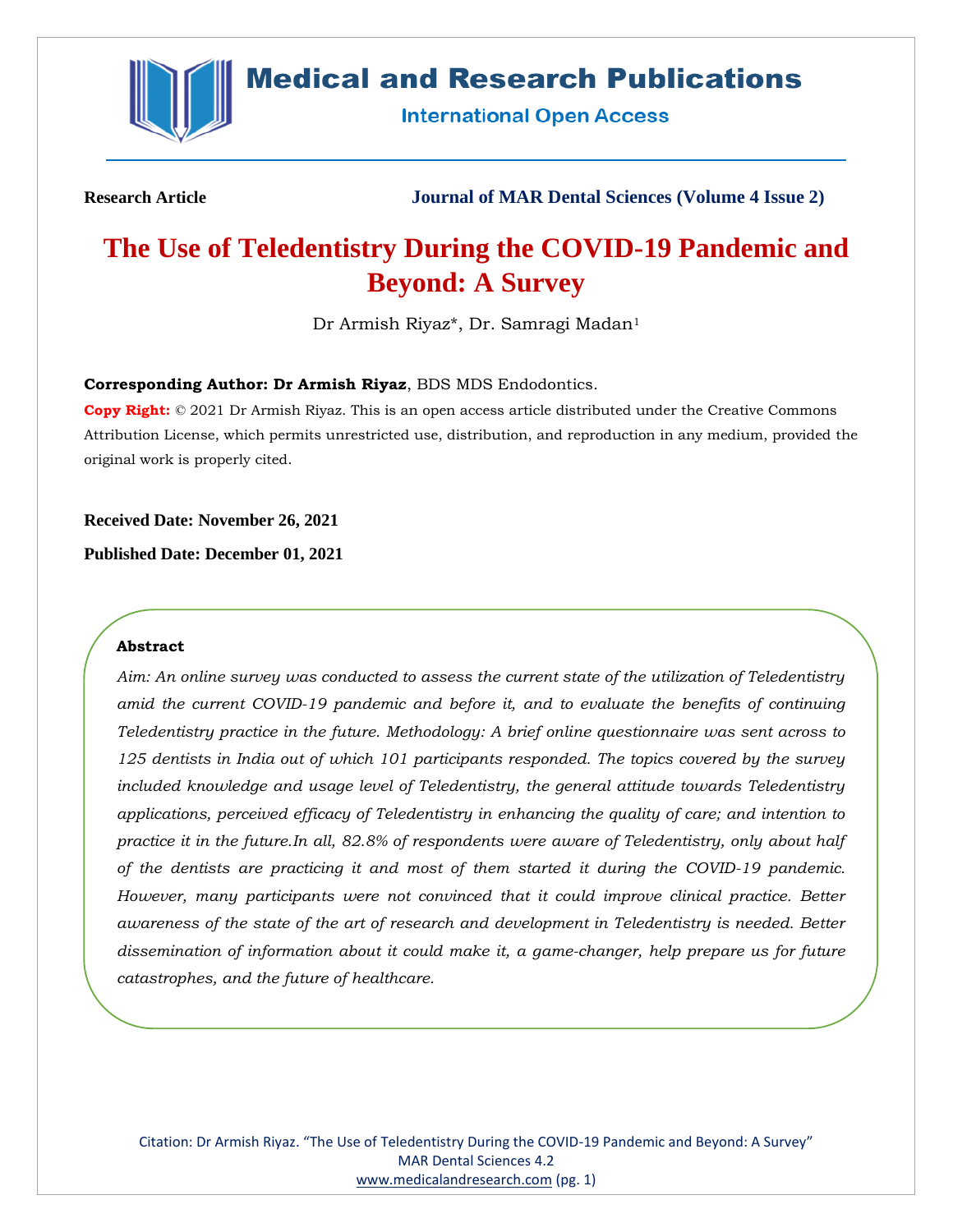### **Introduction**

According to American Dental Association, teledentistry refers to the use of telehealth systems and methodologies in dentistry while telehealth refers to a vast variety of technologies and tactics to deliver virtual medical health and education services. **(**1,4**)** Telehealth is not a specific service but a collection of means to enhance care and education delivery.

Teledentistry can include patient care and delivery using synchronous or asynchronous modalities or sometimes more or both together. Synchronous includes life, two-way interaction between a person (patient/ caregiver/ provider) and a provider using audiovisual telecommunications technology (Live video). Asynchronous includes the transmission of recorded health information like radiographs, photographs, videos, digital impressions, photomicrographs, or charts of patients through a secure electronic communication system to a practitioner who then uses this information to evaluate a patients' condition or provide a service outside of a real-time or live interaction. **(**1,2**)**

Remote patient monitoring modality includes a collection of personal health and medical data from an individual in one location through electronic communication technologies which are then transmitted to a provider using a data processing service in a different location for use in care and related support of care. Mobile health is a widely used modality in which healthcare and public health practice and education is supported by mobile communication devices such as cell phones, tablet computers and personal digital assistants or the PDA. **(**3**)**

### **Background of Telehealth: (**5**)**

The origins of telehealth date back to the use of hierographs and scrolls to share information and news about health-related events like an outbreak of a pandemic or an epidemic. Some ancient civilizations also used smoke signals to warn the nearby cities of sickness. 4

With the advent of advanced telecommunication systems and technology, the means of sharing health information and data changed. It started with the usage of telegraphs to report casualties during the civil war to the use of telephones during the Korean and Vietnam wars. The invention of television in the 1950s gave rise to videoconferencing with the first videoconference for telepsychiatry held by the Nebraska Psychiatric Institute in 1959.

A breakthrough in technology and telecommunications was the advent of the internet in 1990 that revolutionized the way telemedicine was used. Data such as X-rays, scans, ECG, medical reports, etc could be easily shared. The Internet also enabled real-time audio and video interaction between individuals.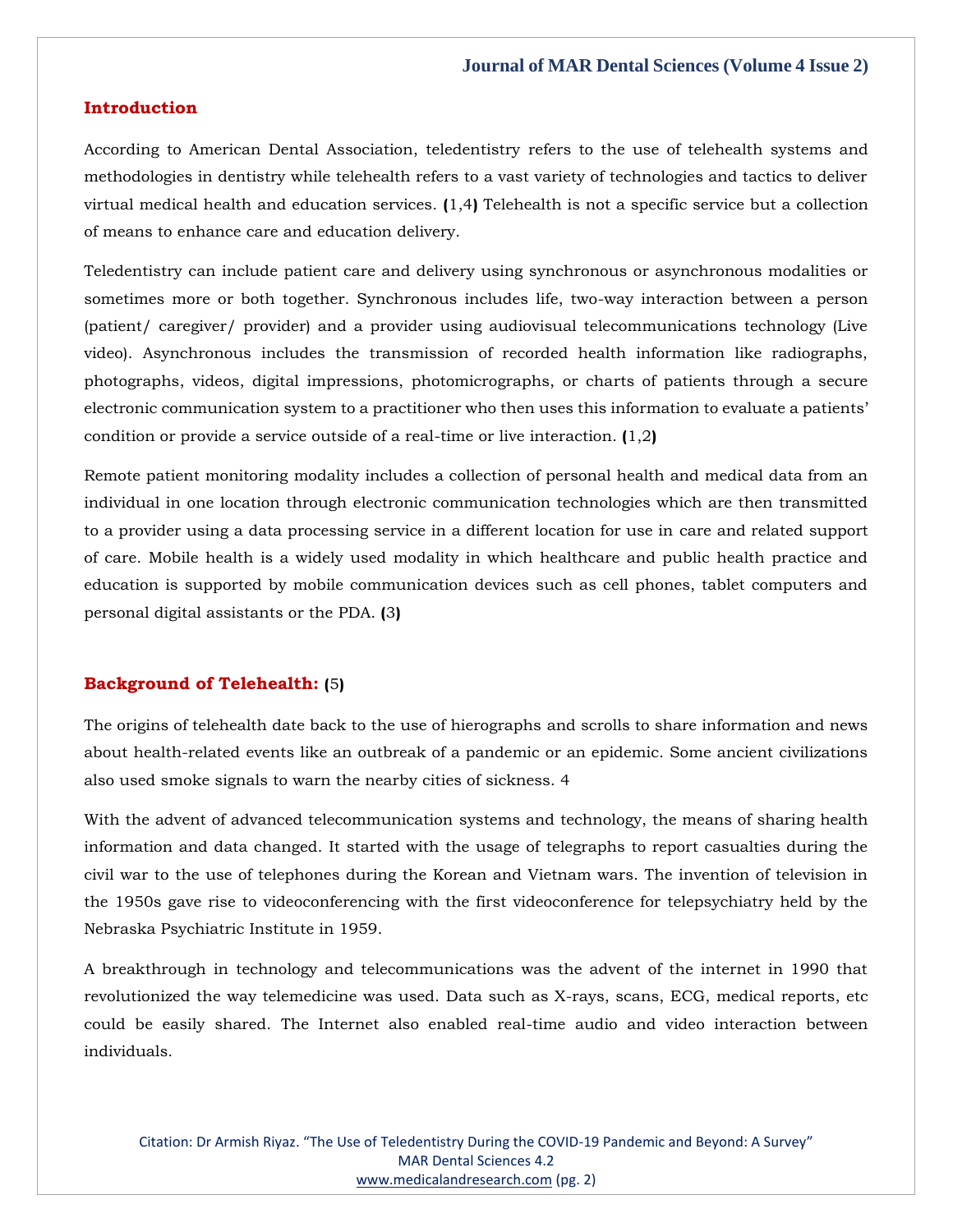Recent times witnessed the evolution of smartphones and electronic technologies that has made telemedicine more accessible and easier to use than ever before.

### **General Considerations:**

Historically, the most direct way to provide patient care has been an in-person (face to face) direct examination but the advancements in telehealth have enabled dentists to communicate with patients remotely as well. This remote patient care can be an effective way to widen the reach of dental professionals and increase access to oral healthcare by delimiting distance barriers.

### **Teledentistry Before Covid-19:**

The utilization of teledentistry is rapidly increasing and diversifying in the west and developed countries and 70-75% of the total number of hospitals in the US are already making use of it. Yet in India, only the unprecedented constraints of the COVID-19 accelerated the use of digital technologies as a way of functioning in healthcare delivery.

The concept of virtual healthcare "SEHAT' was launched by India way back in 2015. SEHAT was a novel initiative that aimed at connecting 60000 healthcare structures yet it failed to achieve the expected benchmarks in the Indian population. This was primarily because of the lack of a digital health ecosystem and adequate regulation of managing the medical data and legal validity to telemedicine practices.14

However, the outbreak of the COVID-19 pandemic and worldwide lockdowns resulted in the need and necessity of a virtual healthcare system. To fulfill such requirements, especially in rural India where there is a dearth of specialist and general medical practitioners, the government proactively took initiatives and issued guidelines to decongest healthcare facilities and paved the way to consult doctors remotely without impeding lockdown measures.

Such measures reduced the chances of transmission of the virus. Thus, with gradual implementation, the concept of telemedicine/ teledentistry is expected to evolve significantly even in the post COVID phase and the present times providing an unparalleled opportunity to the government to adapt and advance virtual healthcare policies.

Research has also revealed that adoption of medical innovations in general and Telehealth, in particular, does not only have to do with government implementation but also relies on socioeconomic, demographic, psychological and communication-related factors. Another factor would be the user's/ practitioner's acceptance of technology. It wouldn't be wrong to state that the practitioner's perception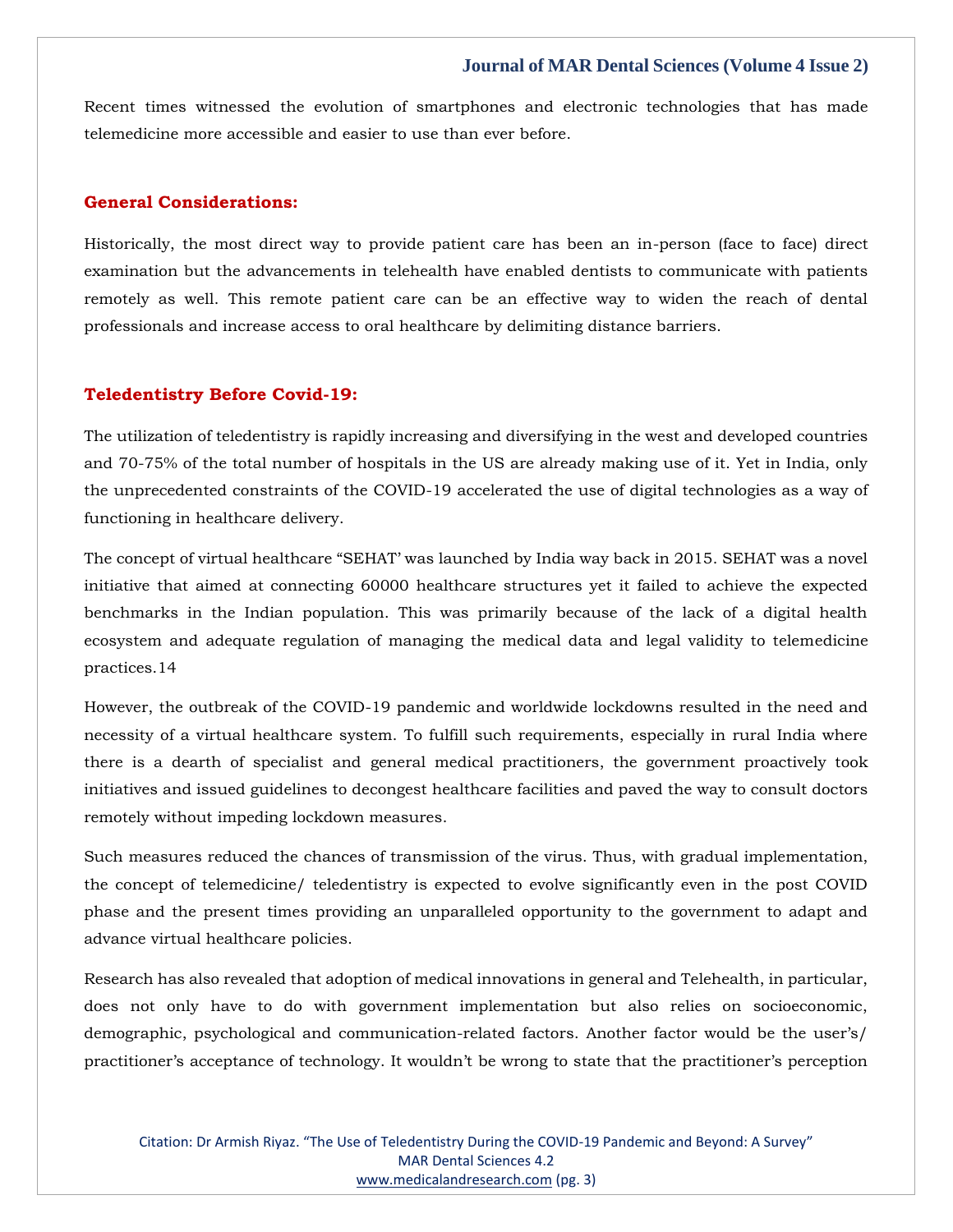of the usefulness of telehealth is directly related to his intention of using the technologies related to it. **(**10**)**

### **Aim and objective**

A questionnaire was developed to ascertain the use of teledentistry by practitioners.

The questionnaire aimed at determining whether the practitioners practiced teledentistry before the COVID-19 pandemic or during it.

Moreover, it also provided an insight into the perceived advantages and benefits of teledentistry by dental professionals.

### **Methodology:**

A precoded questionnaire was sent electronically to 125 dentists out of which 109 participants responded.

The respondent's email address was collected at the beginning of the questionnaire.

A structured custom-made questionnaire with 10 questions was designed to ascertain the use of teledentistry by dentists in India.

Samples were selected randomly without any inclusion criteria.

The survey was conducted with the consent and understanding of each subject.

### **Annexure**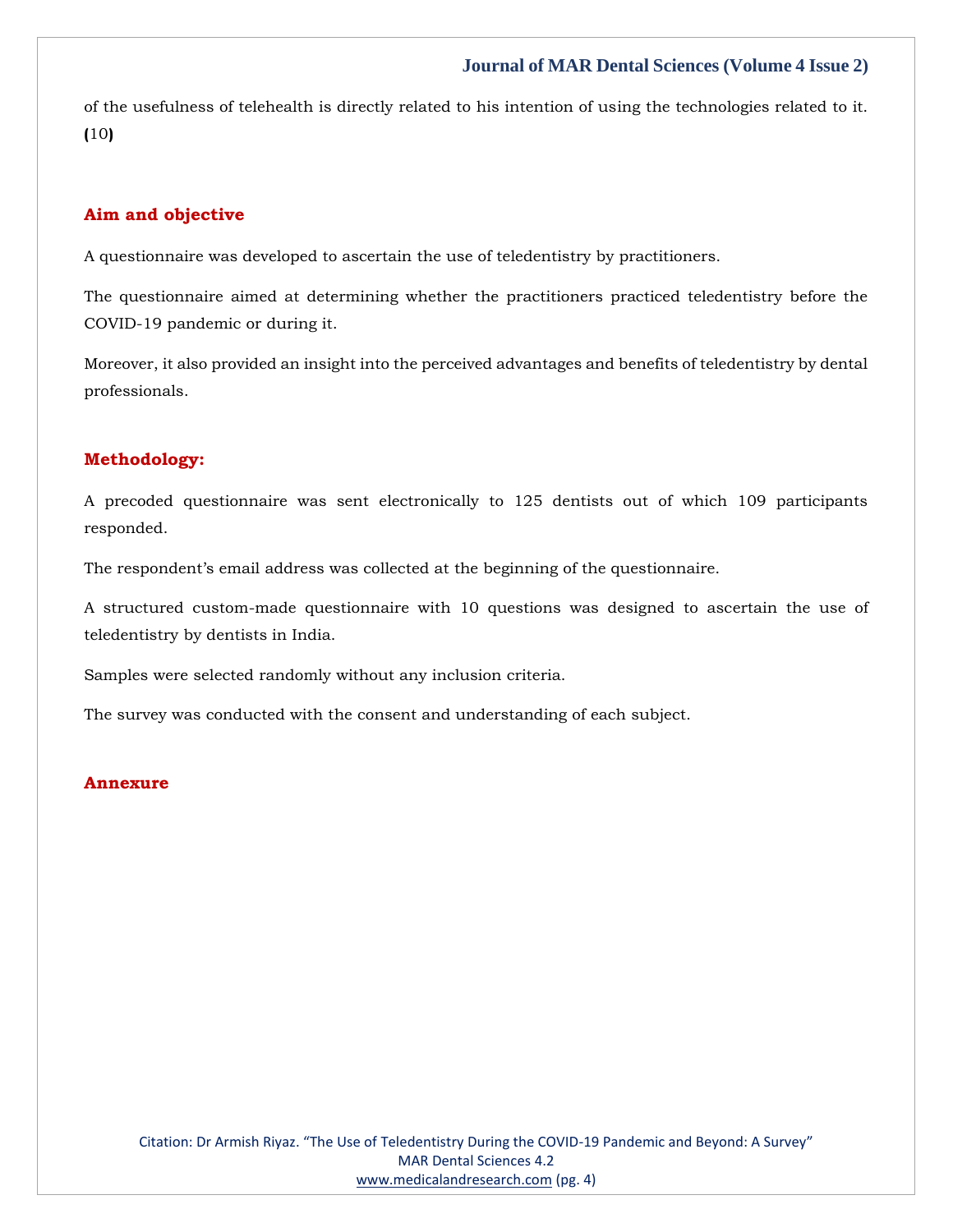|    | The Use of Teledentistry During the Covid-19 Pandemic and Beyond: A Survey                   | 05/12/20, 7:30 PM |
|----|----------------------------------------------------------------------------------------------|-------------------|
|    |                                                                                              |                   |
|    | The Use of Teledentistry During the Covid-19                                                 |                   |
|    | Pandemic and Beyond: A Survey<br>* Required                                                  |                   |
| 1. | Email address *                                                                              |                   |
| 2. | Are you aware about the term 'teledentistry'?                                                |                   |
|    |                                                                                              |                   |
|    | Yes<br>No                                                                                    |                   |
| 3. | Do you provide the service of teledentistry in your practice?                                |                   |
|    | Yes                                                                                          |                   |
|    | No                                                                                           |                   |
| 4. | Have you been providing teledentistry before the COVID-19 pandemic?                          |                   |
|    | Yes<br>No                                                                                    |                   |
|    |                                                                                              |                   |
|    | https://docs.google.com/forms/u/0/d/1qJg5S5lgwF6B6hg0kxBjSDHEr6l7Rn6CnCGU38 -- LY8/printform | Page 1 of 4       |
|    |                                                                                              |                   |
|    |                                                                                              |                   |
|    |                                                                                              |                   |
|    |                                                                                              |                   |
|    |                                                                                              |                   |
|    |                                                                                              |                   |
|    |                                                                                              |                   |
|    |                                                                                              |                   |
|    |                                                                                              |                   |

Citation: Dr Armish Riyaz. "The Use of Teledentistry During the COVID-19 Pandemic and Beyond: A Survey" MAR Dental Sciences 4.2 [www.medicalandresearch.com](http://www.medicalandresearch.com/) (pg. 5)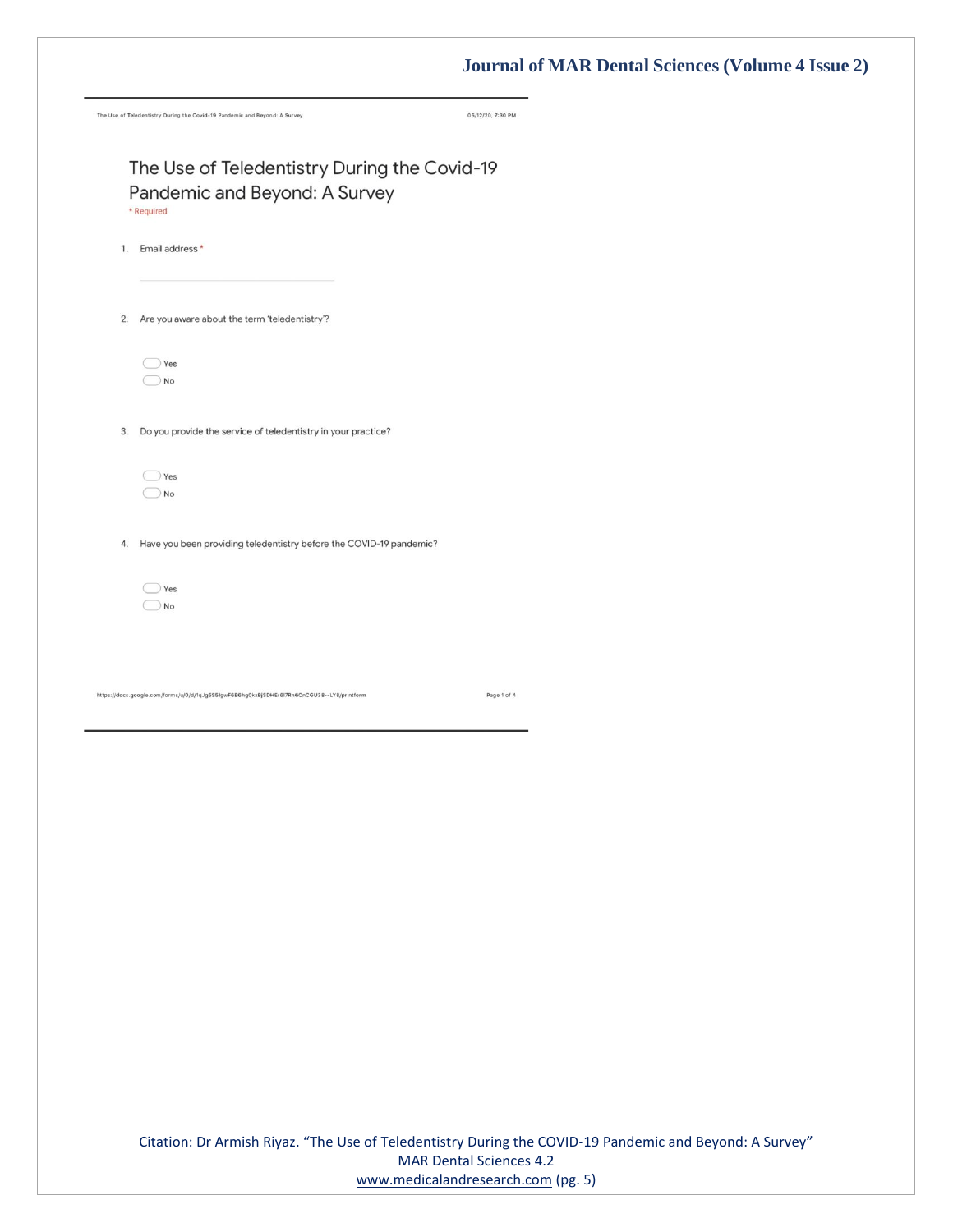|    | 5. Did you start providing teledentistry during the COVID-19 pandemic?                                 | 9.  | Patient's flow for teledentistry consultation since you have begun has:                        |
|----|--------------------------------------------------------------------------------------------------------|-----|------------------------------------------------------------------------------------------------|
|    | Yes<br>No<br>6. Did teledentistry provide desirable results in your patient's diagnosis and treatment? |     | Increased<br>No change<br>Decreased<br>Not applicable                                          |
|    | Yes<br>No<br>Not applicable                                                                            | 10. | Is teledentistry beneficial for your practice?<br>Yes<br>No<br>Not applicable                  |
|    | 7. Was the patient content with the treatment through teledentistry?                                   |     |                                                                                                |
|    | Yes<br>No<br>Not applicable                                                                            | 11. | Would you like to promote your colleagues towards teledentistry service?<br>Yes<br>No<br>Maybe |
| 8. | Patient's turn up promptly for the recall check up?                                                    |     |                                                                                                |
|    | Yes<br>No<br>Not applicable                                                                            |     | This content is neither created nor endorsed by Google.<br>Google Forms                        |

Figure 1, Figure 2: Sample survey form

### **Data Analysis**

**Data analysis** is defined as a process of cleaning, transforming, and modeling **data** to discover useful information for business decision-making.

The purpose of **Data Analysis** is to extract useful information from **data** and taking decisions based upon the **data analysis**. Here we have analyzed the collected data by using **Python** software.

### **Study Design**

The model or design of this study is **survey research**.

**Survey research** refers to a quantitative and qualitative method with two important characteristics. First, the variables of interest are measured using self-reports. Survey researchers ask their participants (who are often termed as **respondents** in survey research) to report directly on their thoughts, feelings, and behaviors. Second, considerable attention is paid in terms of sampling. In particular, survey researchers strongly prefer large random samples because these provide the most accurate estimates of what is true in the population. Survey research may be termed as the only approach in psychology in which random sampling is routinely used. Beyond these two characteristics, almost anything conforms to survey research.

Citation: Dr Armish Riyaz. "The Use of Teledentistry During the COVID-19 Pandemic and Beyond: A Survey" MAR Dental Sciences 4.2 [www.medicalandresearch.com](http://www.medicalandresearch.com/) (pg. 6)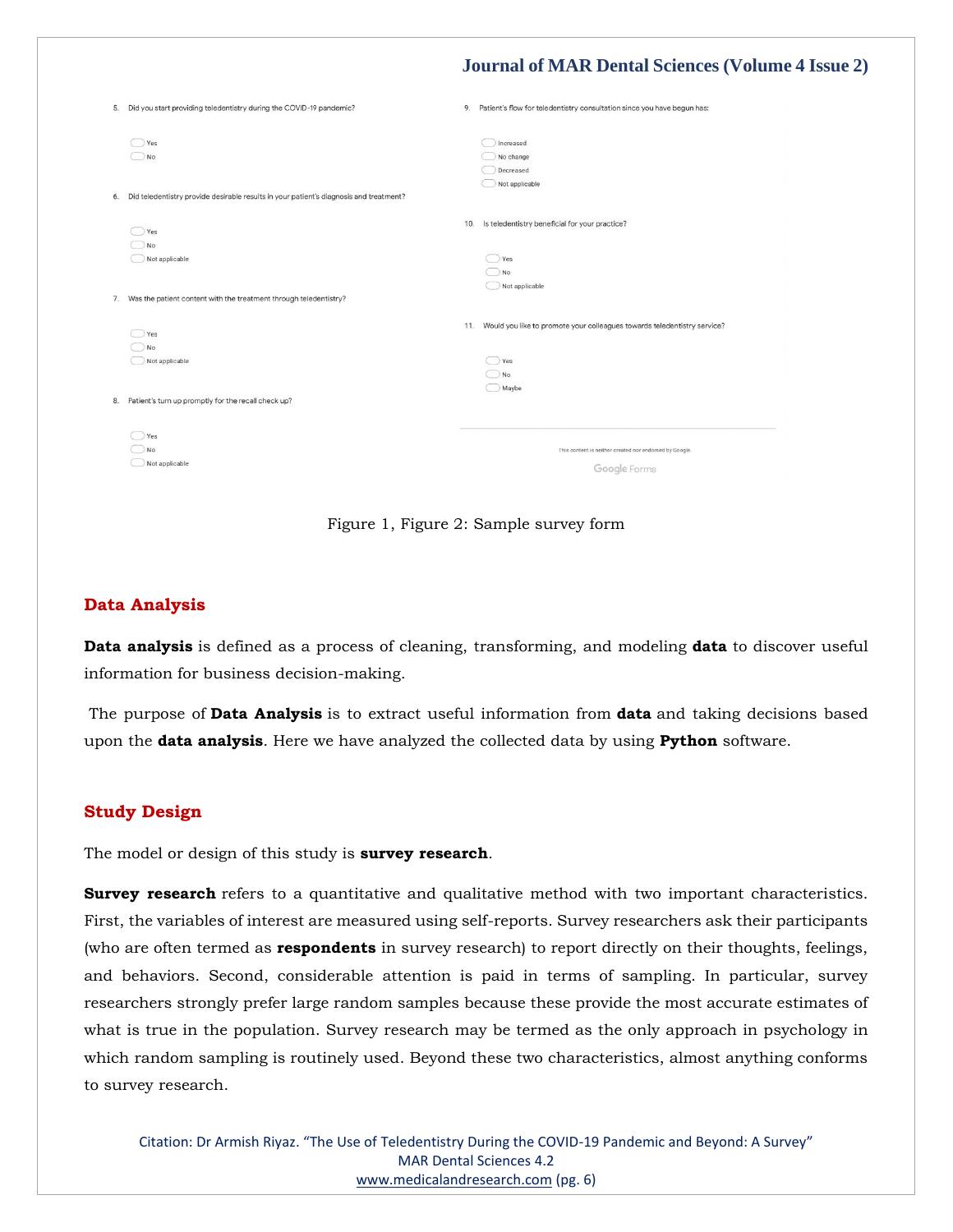### **Results**

A total of 109 dentists out of a potential 125 responded to the survey.

Results of the survey indicated that 83.3% of respondents were aware of Teledentistry but only 56.7% qualify as adopters.

63.3% of respondents started practicing Teledentistry only during the COVID-19 pandemic while only a mere 36.7% practiced it earlier.

56.3% of the respondents felt teledentistry provided desirable results in their practice while 13.3% felt the results were not satisfactory. A not applicable category was left for the respondents who did not practice teledentistry at all and thus they contributed to another 13.3% as well.

The survey further suggests that 53.3% of the practitioners felt that their patients were content with the consultations provided through teledentistry and the same number of respondents indicated that their patients were turning up promptly following these consultations.The survey moreover revealed a 36.6% increase in patient in-flow for practitioners providing teledentistry. 13.3% revealing it was the same and another 13.3% revealing it decreased. 36.7% included the practitioners who did not practice teledentistry at all.

The majority of the practitioners (60%) felt that teledentistry was beneficial for their practice. What is surprising is 6.7% of respondents felt that teledentistry is not beneficial for their practice.

66.7% of the participants showed a positive attitude towards teledentistry and hence wanting it to promote it with their colleagues while 33.3% were more likely not to promote it.





Citation: Dr Armish Riyaz. "The Use of Teledentistry During the COVID-19 Pandemic and Beyond: A Survey" MAR Dental Sciences 4.2 [www.medicalandresearch.com](http://www.medicalandresearch.com/) (pg. 7)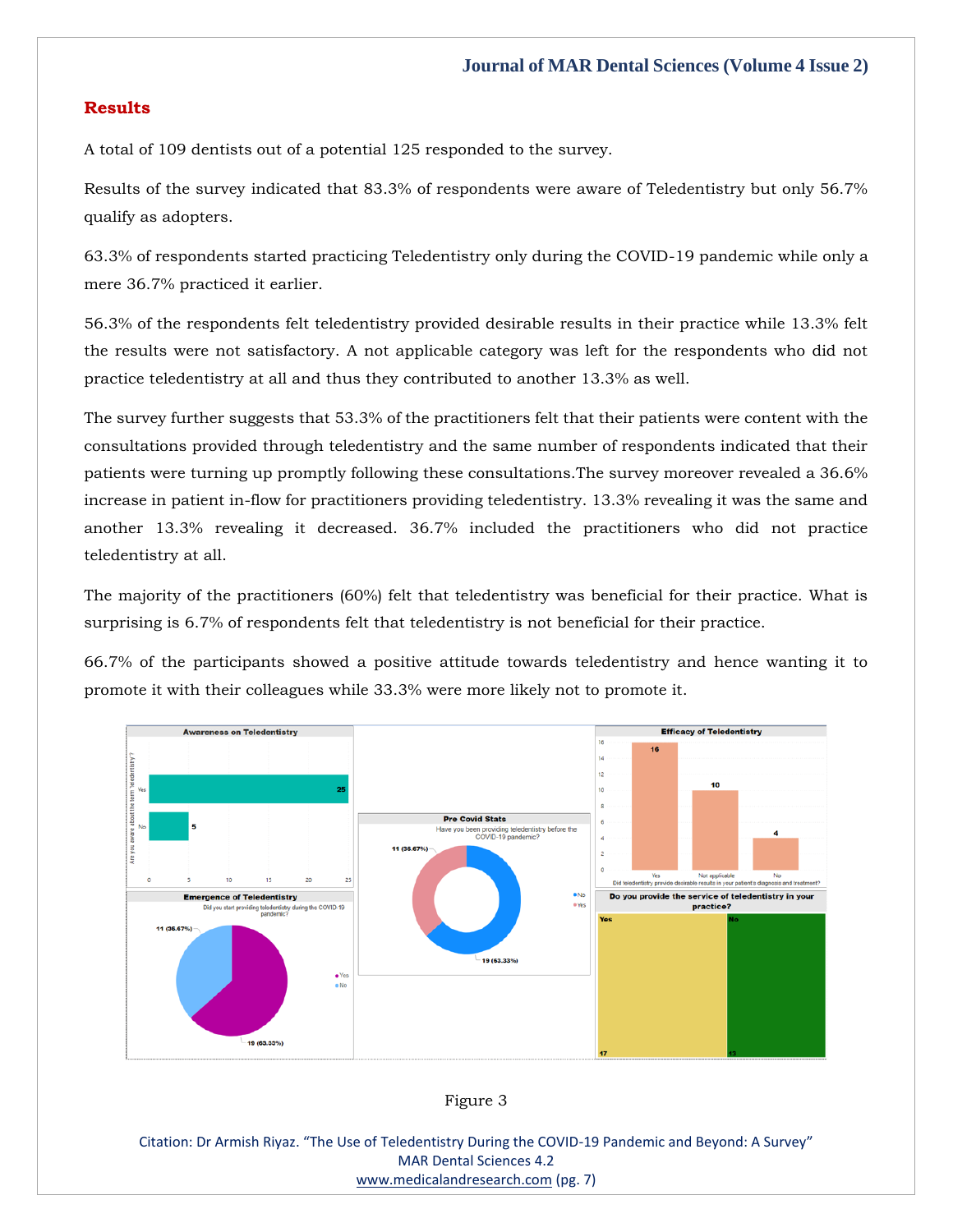



### **Discussion**

A major limitation of this survey was the low response rate. As such the results of this survey cannot be generalized to all dental practitioners. Assuming there may be bias, the results from the 109 practitioners who responded suggest the following.

The experience of the dentists with teledentistry can be called very limited. 83.3% of the respondents were familiar with the term 'teledentistry' yet only 56.7% qualified as adopters. The most remarkable finding from the survey is that how the impact of COVID-19 had prompted practitioners to adopt teledentistry in their practice.

In these extraordinary times, teledentistry enabled immediate patient-doctor contact, reducing the need to travel and waiting time in practices. This greatly reduced chances of cross-contamination and further spread of the virus.

One major patient benefit of Teledentistry is reduced cost. In addition, teledentistry also allows patients to choose their dentist on factors except for the distance, thus allowing patients to get an opinion from a practitioner who might otherwise be geographically away.

A major limitation of telehealth practices would always remain that they are only limited to consultations, especially in dentistry. The need to visit the practitioner for scans and treatment will always continue.

Citation: Dr Armish Riyaz. "The Use of Teledentistry During the COVID-19 Pandemic and Beyond: A Survey" MAR Dental Sciences 4.2 [www.medicalandresearch.com](http://www.medicalandresearch.com/) (pg. 8)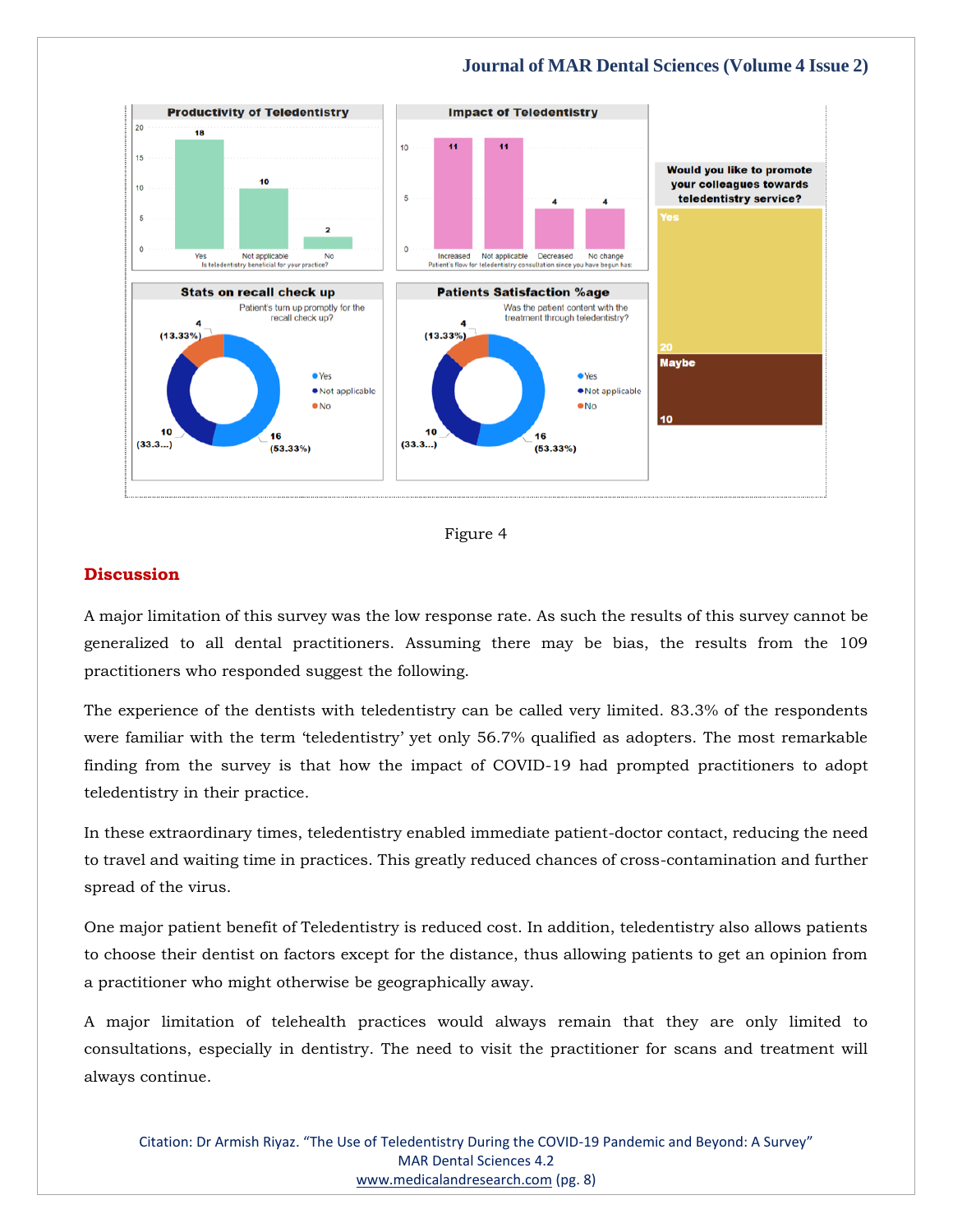The survey further suggests that the dentist's perception of patient satisfaction from teledentistry was moderate. This could be attributed to the need for physical examination and patients' perception of the advantages of teledentistry.

These estimations can be interpreted in several ways.

It may be because the practitioners weren't convinced that their patients can use teledentistry technology or because of the absence of a physical examination of the oral cavity. This reason could also serve as the basis of average patient recall check-ups following teledentistry consultations.

Despite all the above factors, patient in-flow for most of the practitioners had increased. As mentioned previously, teledentistry makes it easier to connect private practices with outreach programs by eliminating the barrier of distance.

It also enhances relationships between practitioners and specialists. Moreover, reduced chairside times enable practitioners to treat more patients per day since consultations are virtual. Follow-up checkups can be done virtually as the patient can be reached electronically.

Teledentistry can help dentists increase their patient reach and number of patients as it can help connect their practice with far-off and remote locations where there is a scarcity of practitioners. This holds exceptionally true for rural India.

All these factors suggest the reason for most of the practitioners being convinced that teledentistry is beneficial for their practice. The practitioners who are more confident about the potential of teledentistry to improve the effectiveness of therapeutic intervention and patient compliance are more willing to adopt this technology and promote it with their colleagues.

### **Adoption Challenges of Teledentistry**

- Although the benefits of Teledentistry are established and the pros outweigh the cons, yet several challenges are standing in the way of professionals adopting it and introducing it into their practice.
- Individually, a pronounced challenge would be the lack of direct contact with patients. In India, in a large number of areas, IT literacy is weak. There may be a decline in the accuracy of health information available, and there may be too high of an increase in clinic time and workload.
- Talking about Indian infrastructure, there is a lack of internet access and technical support in most rural areas. The technology may also seem too complex for many people.

Citation: Dr Armish Riyaz. "The Use of Teledentistry During the COVID-19 Pandemic and Beyond: A Survey" MAR Dental Sciences 4.2 [www.medicalandresearch.com](http://www.medicalandresearch.com/) (pg. 9)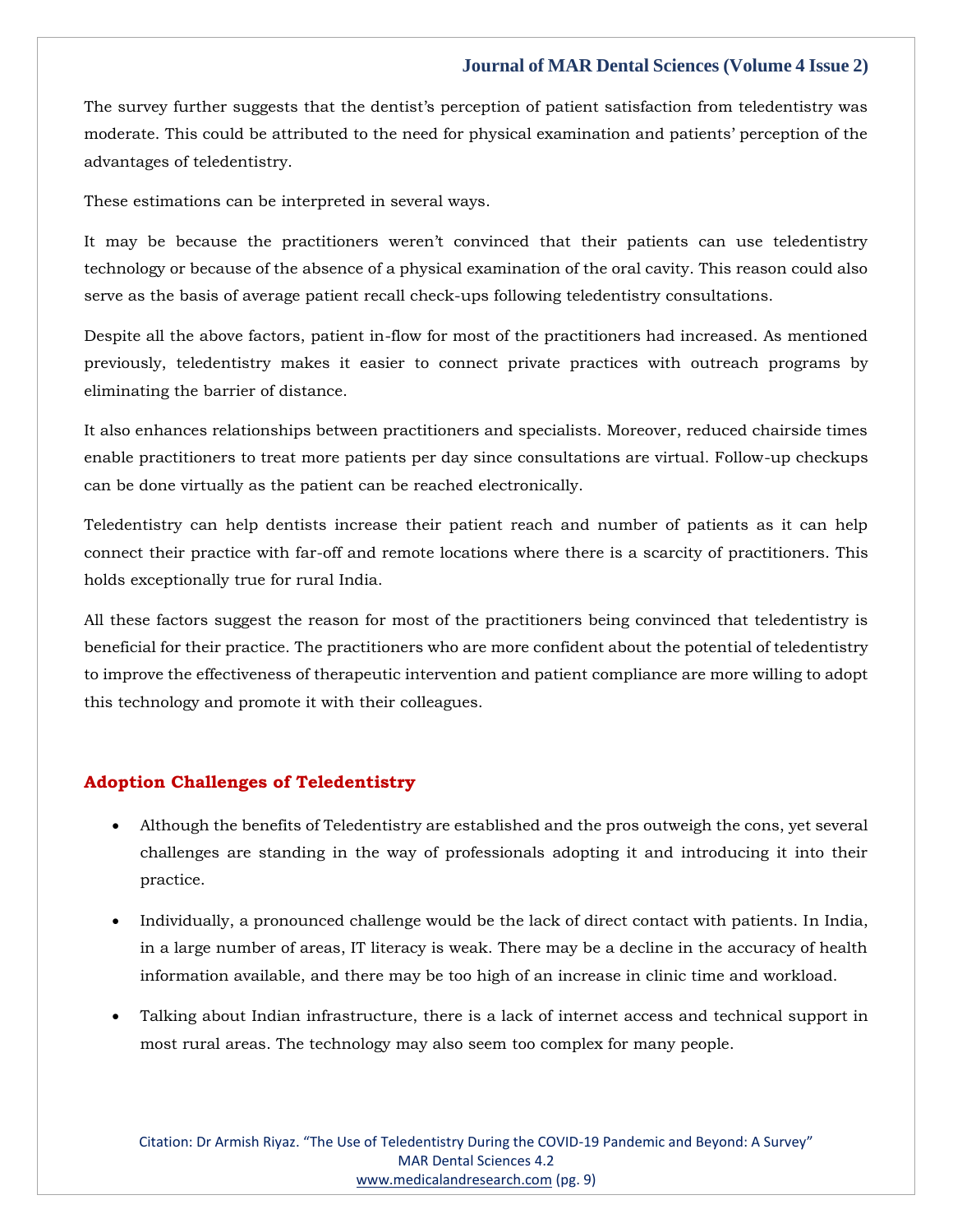• Lastly, on an organizational level, there is a lack of reimbursement structures and taxation guidelines. There is also a higher danger of malpractice and legal problems in the adoption of teledentistry.

### **Conclusion**

The findings of this survey suggest that if implemented correctly and with improved infrastructure, teledentistry could be a complete game-changer. It can give dental access to people who wouldn't otherwise have it.

Teledentistry has multiple applications, optimal care and virtual care are possible and extremely helpful in a pandemic scenario like COVID-19. It uses high-definition transmission and clarity to provide rapid, accurate and real-time consultation from professionals with expertise. Healthcare professionals can evaluate, diagnose and treat in a seamless environment.

With its many benefits, for dentists and patients alike, teledentistry is exponentially advancing and becoming more popular in the dental field.

### **References**

1[.Moore TA. Teledentistry and dental hygiene. Kumar S, ed. In:](https://www.google.com/search?q=Teledentistry%2C+Health+Informatics&oq=Teledentistry%2C+Health+Informatics&aqs=chrome..69i57.507j0j7&sourceid=chrome&ie=UTF-8) "Teledentistry, Health Informatics". [Switzerland: Springer International Publishing; 2015:53](https://www.google.com/search?q=Teledentistry%2C+Health+Informatics&oq=Teledentistry%2C+Health+Informatics&aqs=chrome..69i57.507j0j7&sourceid=chrome&ie=UTF-8)–63.

2.RevenueWell. Everything You Need to Know About Teledentistry. Available at: https:// www.revenuewell.com/ article/ teledentistry-virtual-dentistry/ . Accessed August 17, 2020.

3.California Dental Association. Dental Billing and Telehealth/ Teledentistry. Available at: https:// www.cda.org/ Home/ News-and-Events/ COVID-19/ Dental-Billing-and-Telehealth. Accessed August 17, 2020.

4.American Dental Association. ADA Policy on Teledentistry. Available at: https:// www.ada.org/ en/ about-the- ada/ ada-positions-policies-and-statements/ statement-on-teledentistry. Accessed August 17, 2020.

5.Lannon J. Lights, Camera, Diagnosis: Teledentistry Comes of Age. Available at: https:// www.dentaltown.com/ magazine/ article/ 7668/ lights-camera-diagnosis-teledentistry-comes-of-age. Accessed August 17, 2020.

6.Glassman P. Expanding Oral Health: Teledentistry. Improving Oral Health Using Telehealth-Connected Teams and the Virtual Dental Home System of Care: Program and Policy Considerations. Available at:

https://www.dentaquestpartnership.org/system/files/DQ\_Whitepaper\_Teledentistry%20%289.19%29. pdf. Accessed August 17, 2020.

Citation: Dr Armish Riyaz. "The Use of Teledentistry During the COVID-19 Pandemic and Beyond: A Survey" MAR Dental Sciences 4.2 [www.medicalandresearch.com](http://www.medicalandresearch.com/) (pg. 10)